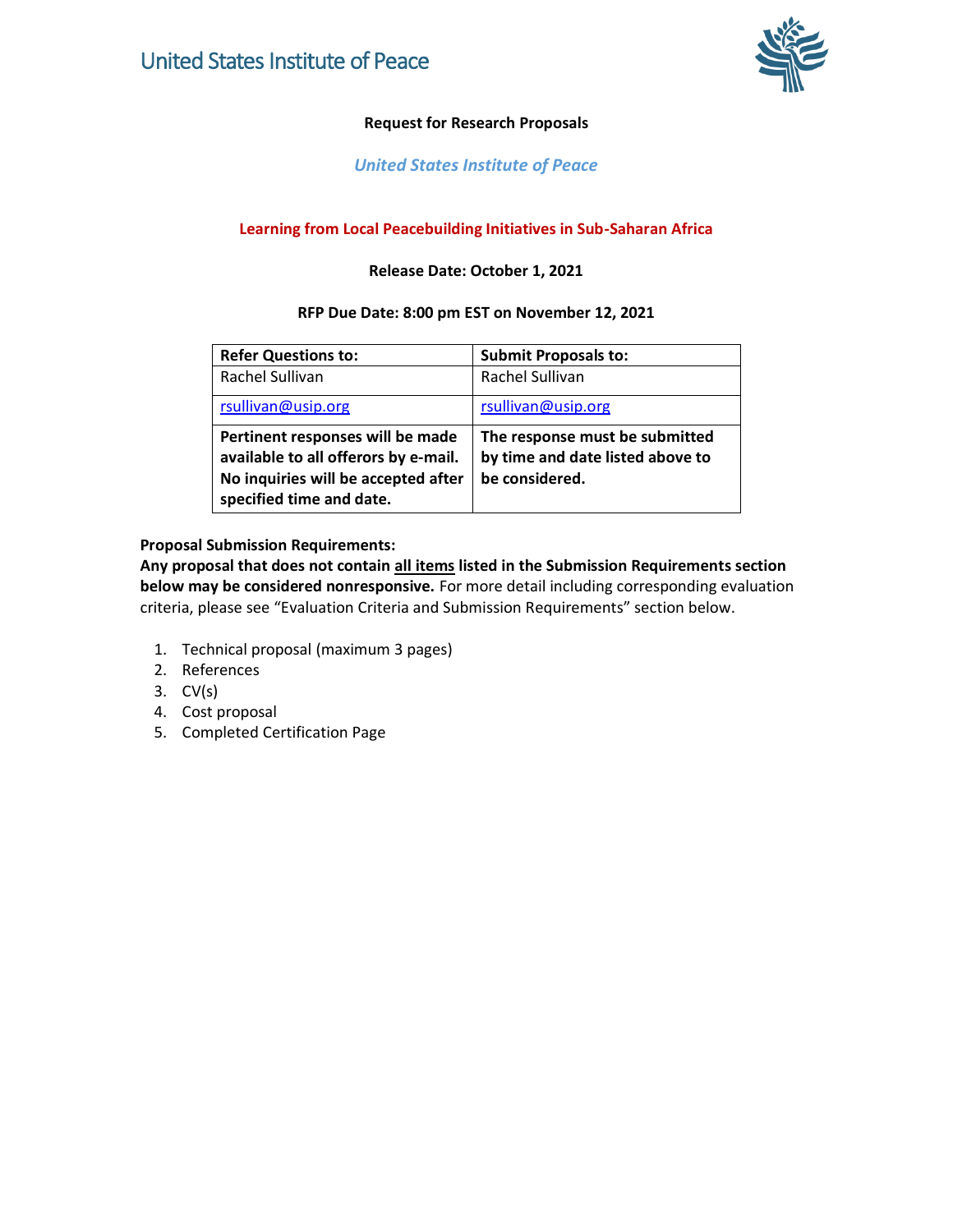

## **I. Introduction and Background**

USIP is a national, nonpartisan, independent institute, founded by Congress and dedicated to the proposition that a world without violent conflict is possible, practical, and essential for U.S. and global security. In conflict zones abroad, the Institute works with local partners to prevent, mitigate, and resolve violent conflict. For more information, please visi[t http://www.usip.org.](http://www.usip.org/)

The RESOLVE Network (housed at USIP) is a global consortium of researchers, research organizations, policymakers, and practitioners committed to better research, informed practice, and improved policy on violent extremism. RESOLVE Research Initiatives—which span thematic and geographical areas—commission research, capacity building efforts, and convenings to provide key insights on specific aspects of violent extremism by establishing connections, asking critical questions, and commissioning rigorous research projects to enhance and inform preventing and countering violent extremism (P/CVE) research, policy, and practice. For more information, please visit [https://www.resolvenet.org](https://www.resolvenet.org/).  

#### **Purpose of the RFP**

The RESOLVE Network Secretariat at the United States Institute of Peace is soliciting proposals for new research on local peacebuilding practices in Sub-Saharan Africa. This research will be part of a new RESOLVE initiative, *Learning from Local Peacebuilding Approaches*, in partnership with the USAID Bureau for Africa. Successful applicants will propose to conduct new, field-based research that can assist policymakers and practitioners in better understanding the success and failure of local peacebuilding efforts on the continent and clarify the potential role of international donors and partners in supporting local peace efforts. The final research outputs will appear as RESOLVE Research Reports.

Specifically, we welcome research proposals around four thematic areas related to local peacebuilding practice in Sub-Saharan Africa:

- Youth and peacebuilding
- Trauma in peacebuilding and Trauma-informed peacebuilding
- Climate change and peacebuilding
- Migration and peacebuilding

Proposals must include a field-based component in at least one country in Sub-Saharan Africa, but studies involving comparative research designs are also welcome. Area of geographic focus within the region is open, but successful proposals will make a clear case for the relevance (substantively and in policy terms) of their field research site to the thematic area. We welcome submissions employing a variety of research methodologies, but are especially interested in proposals that undertake original data collections using an appropriate mix of qualitative and quantitative methods, or that supplement qualitative and ethnographic methods with quantitative analysis using available data (Afrobarometer, ACLED, etc). We also welcome proposals that examine peacebuilding issues and contexts that bridge or cut across thematic areas. Examples might include (but are not limited to) the challenges of building peace in communities impacted by climate-driven migration, trauma-informed peacebuilding in the context of youth participants in violence, or the role of diaspora youth in local peacebuilding.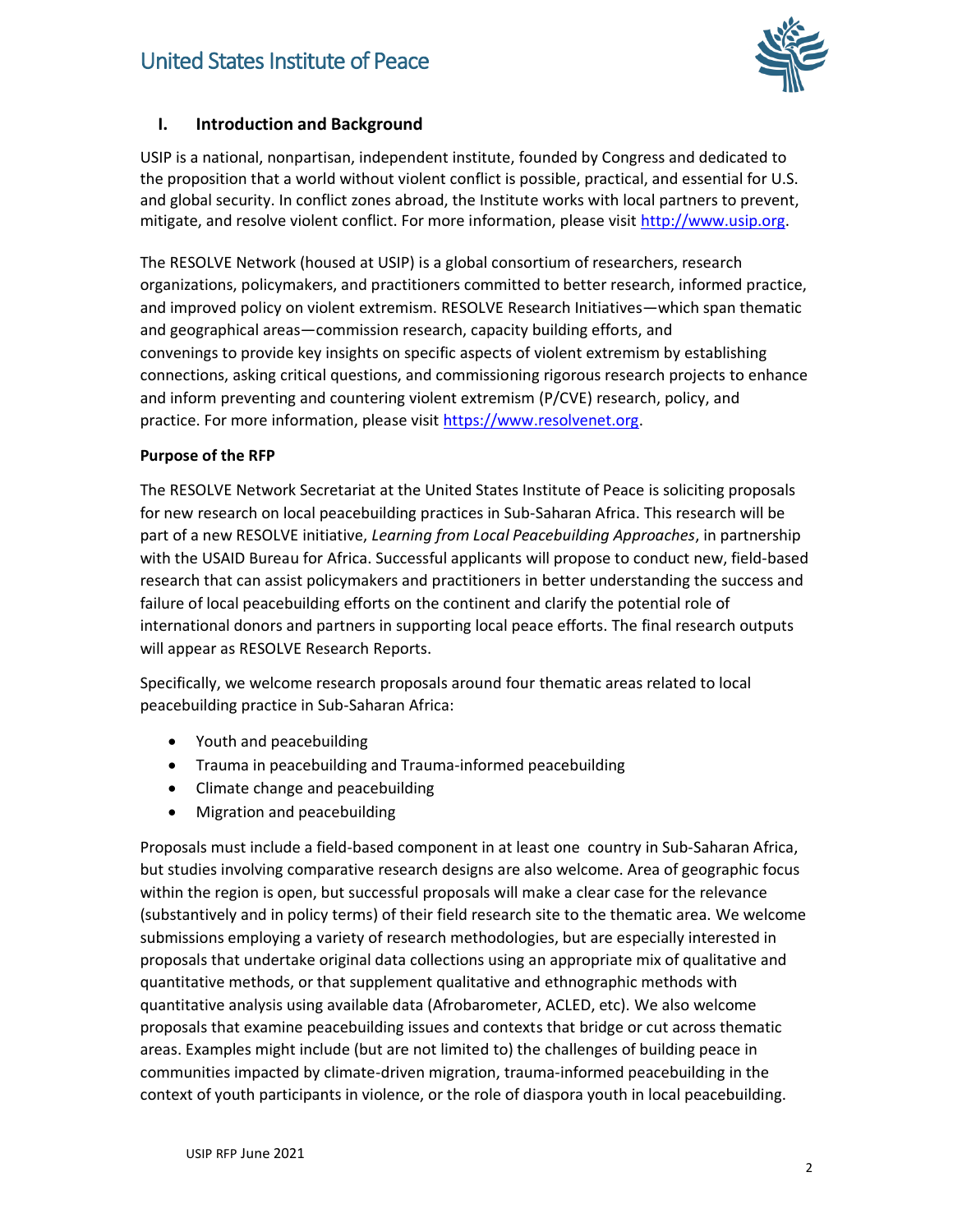

## **Background**

The challenges of building sustainable, durable peace in Sub-Saharan Africa are bound up in a long legacy of national and regional peace processes that neglected local knowledge, actors, and mechanisms. Increasingly, both domestic and international actors recognize this gap and are seeking to integrate local peacebuilding approaches into their wider peace agendas, but there are still many gaps in our collective knowledge about how, when, and what kinds of local peacebuilding are most effective to counter and prevent violent extremism. This project aims to examine existing and proposed local conflict mitigation and peacebuilding efforts in Sub-Saharan Africa, both to produce an inventory of lessons learned and to investigate possible linkages and synergies between local peacebuilding practice and other major thematic areas of policy interest.

This RfP is specifically directed at researchers capable of carrying out original, field-based research in any of four broad thematic areas and their intersection with local peacebuilding practice. We also invite proposals that explore the linkages between local/national or regional peacebuilding tracks. The call is open with respect to the specific research question and design, but possible illustrative sub-topics are listed below:

- 1) Youth and Peacebuilding
	- Youth, Social Networks/Social Media, and peacebuilding
	- Youth/elder relations and intergenerational dialogues
	- Youth empowerment/voice in local peacebuilding programs
- 2) Trauma/Peacebuilding
	- Lessons learned and best practices in Trauma-informed peacebuilding
	- Better assessing and evaluating the impact and contribution of trauma-informed peacebuilding practices in wider peace initiatives
	- Trauma as a barrier to local peacebuilding
- 3) Climate/Peacebuilding
	- Overlapping local peace and climate resiliencies
	- Local mechanisms for adaptation/mitigation in conflict-impacted communities
- 4) Migration/Peacebuilding
	- Role of diaspora communities in conflict and peacebuilding
	- Community integration of new migrant populations

## **Scope**

The objective of this project is to produce and deliver a series of original research products that can assist policymakers and practitioners in designing and supporting more effective local peacebuilding initiatives in Sub-Saharan Africa. Specifically, this project aims to examine existing and proposed local conflict mitigation and peacebuilding efforts on the continent, both to produce an inventory of lessons learned and to investigate possible linkages and synergies between local peacebuilding practice and other major thematic areas of policy interest.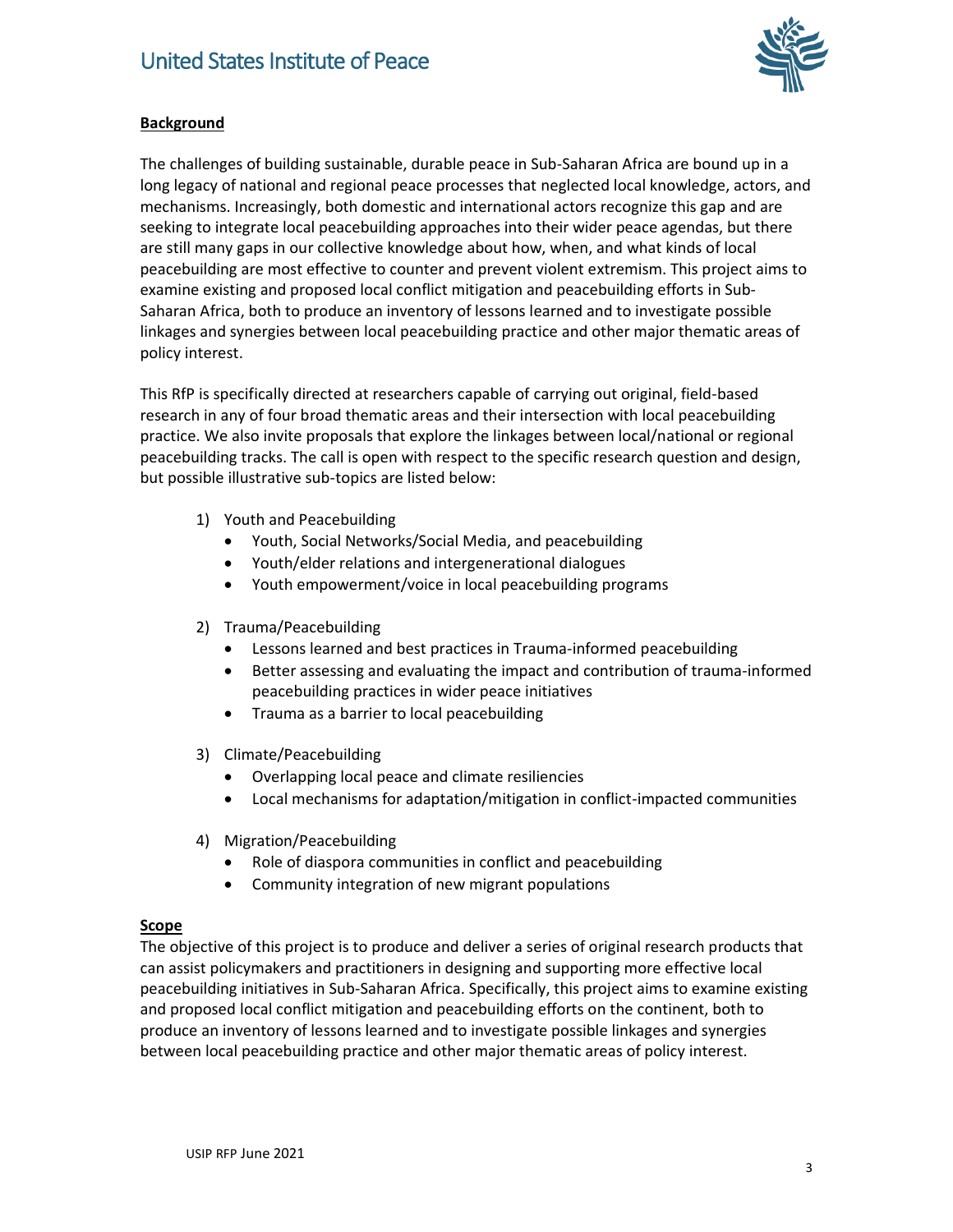

The selected researcher will conduct original, field-based research in at least one country in Sub-Saharan Africa, and may focus on any of four broad thematic areas and their intersection with local peacebuilding practice:

- Youth and peacebuilding
- Trauma in peacebuilding and Trauma-informed peacebuilding
- Climate change and peacebuilding
- Migration and peacebuilding

Conducting the research project as conceived will consist of four principle stages with corresponding deliverables:

The **first stage** will result in a ~5 page inception report that details the planned research question, methodology, and work plan in consultation with the RESOLVE team.

The **second stage** involves the logistical preparation for and carrying out of the field-based research as agreed upon at the inception stage, with an initial readout for the RESOLVE team of the work.

The **third stage** is data analysis and write-up of the research report for submission to RESOLVE according to the guidelines provided for a Research Report.

The **fourth stage** is finalizing the research products for delivery, which will involve responding to feedback from RESOLVE team, USAID partners, and peer reviewers, as well as preparation and presentation of one or more final briefings and a summary blog post for a broader audience.

Throughout the project, the contracted researcher will work with RESOLVE Secretariat Staff to finalize a timeline for carrying out field-based research. The researcher will also be responsible for making international travel arrangements, secure proper visas and research authorizations, and submit proposed research design to RESOLVE's contracted IRB. The researcher is also responsible arranging for any staff they may engage. The final research product is subject to double-blind peer review and RESOLVE Secretariat's internal review and editing process, and the researcher will address all necessary revisions within the scope of the contract. Upon request, the researcher will also prepare slides and present a briefing of the findings for internal USIP/USAID and external audiences.

## **Tentative Timeline**

After the proposal selection process, RESOLVE will write a contract for the research project with further specificity of deliverables, due dates, and pricing. The table below provides an example of this language based on a notional project timeline of6 months with an estimated start date in January 2022:

| <b>Deliverable</b>                                           | <b>Estimated Due Date</b> |
|--------------------------------------------------------------|---------------------------|
| <b>Inception Report</b>                                      | January 31, 2022          |
| Approximately 5-page report including the research question, |                           |
| methodology, ethical considerations, and work plan.          |                           |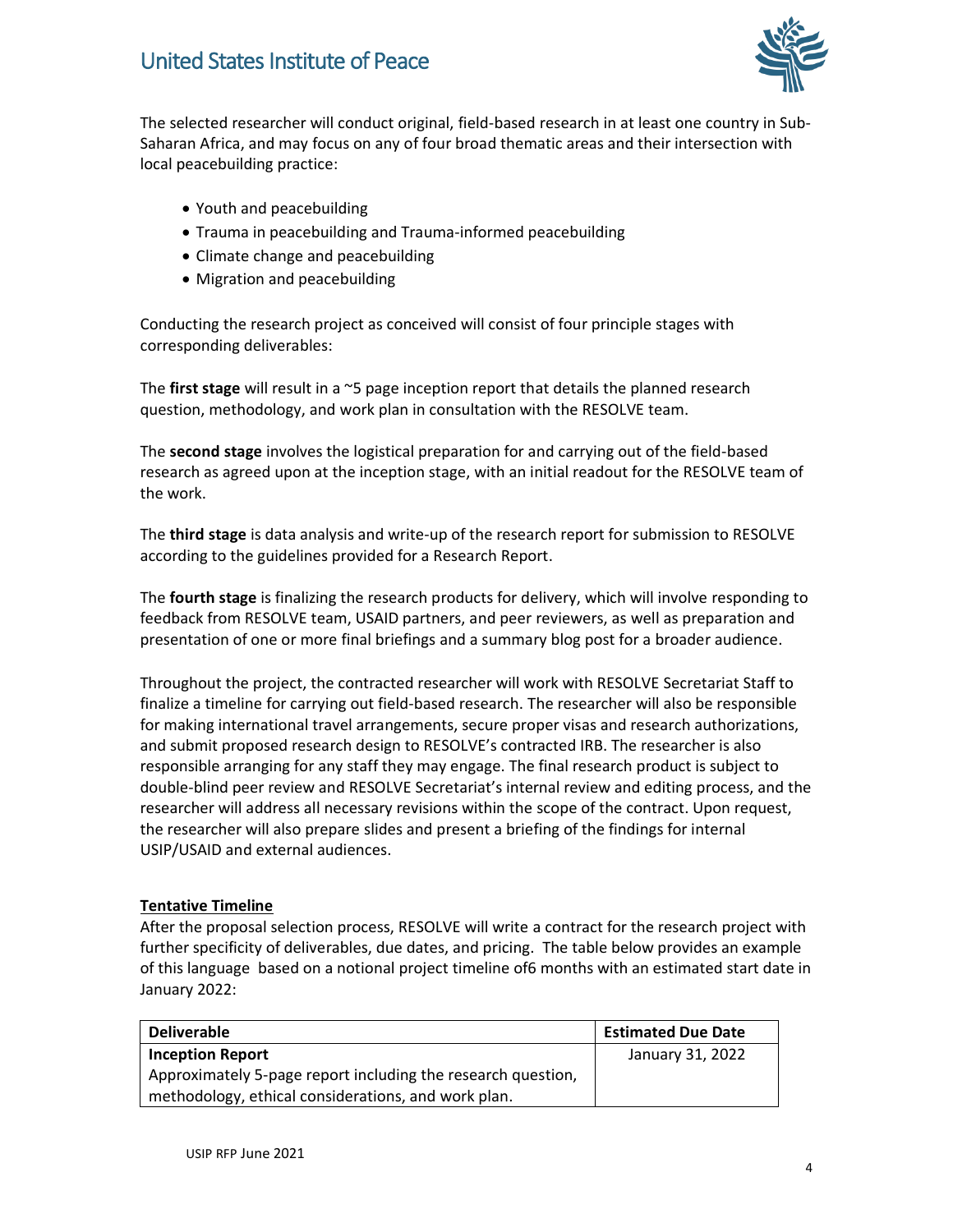

| <b>Field-based Research</b>                                      | April 30, 2022 |
|------------------------------------------------------------------|----------------|
| All travel and original collection complete with initial readout |                |
| for RESOLVE team.                                                |                |
| <b>Data Analysis &amp; Report Writing</b>                        | May 31, 2022   |
| Draft case study report in the RESOLVE format ready for          |                |
| review.                                                          |                |
| <b>Final Research Products</b>                                   | June 30, 2022  |
| Edited report, briefing(s), and blog post completed.             |                |

## **Level of effort**

It is estimated that for the completion of this research project in the four stages described, the level of effort will be approximately as follows:

- 5 person days of preparation including the inception report
- 15 person days of field-based research
- 15 person days of report writing
- 5 person days of finalizing the research products including the report, briefing, and blog post

## **Expected Type of Contract:** Firm fixed price

## **II. Submission Requirements**

To be considered under this RFP, please submit the following:

## **i. Technical/Narrative Proposal** (no more than 3 pages)

The narrative proposal should include the following sections:

- A. *Past Experience***:** Describe at least two projects of similar scope and complexity the offeror has worked on previously. They do not need to be contracted research projects, but should include field-based research. Provide a point of contact with telephone number and email address for each of the described projects. If the offeror and/or other essential personnel have received funding from USIP in the past, include a short description of the project, the name of the USIP main point of contact, and the grant or contract number, as applicable.
- B. *Overall Approach and Methodology*: Based on the information provided in the project background and scope of work, describe the proposed research question, regional choice and relevance, approach to field research, data collection, data analysis, research methodology, ethics and COVID safety measures, and development of conclusions. As noted above, the final research methodology will be developed in consultation with RESOLVE.
- C. *Key Personnel, Staffing, and Specific Expertise:* Describe the key personnel, their role, their level of knowledge, and how their experience is related and beneficial. Describe the overall staffing plan for the project, which may include research assistants or advisors that are subcontracted for limited parts of the project. Please note that staff may be non-US citizens and do not require a security clearance.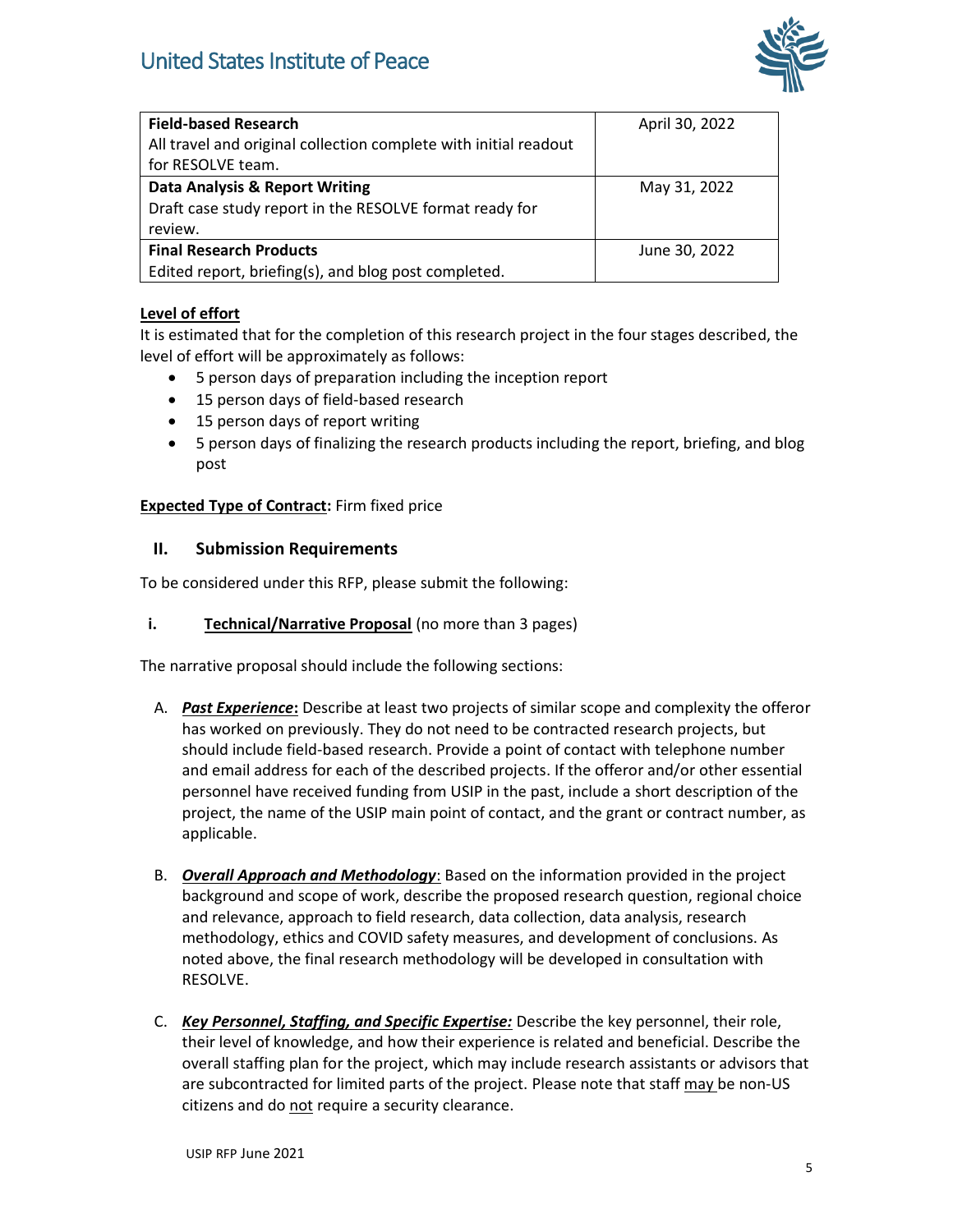

## **ii. Curriculum Vitae**

For each of the key personnel, please provide a CV of no more than three pages. CVs will not count as part of the insert number pages of the technical proposal.

## **iii. Cost Proposal**

The cost proposal shall include a detailed budget and a budget narrative of up to \$30,000. Budget must be in US dollars and in a spreadsheet format (e.g., Excel). Two optional budget templates, one in USD and one for conversions from other currency, are provided for convenience. For any conversions, use the most recent [OANDA](https://www1.oanda.com/currency/converter/) conversion rate.

*USIP allows organizations to include up to 12% indirect cost recovery on total direct costs for contracts.*

## *iv.* **Certification Page**

Complete and sign the Certification Page included below after these instructions and submit with the proposal.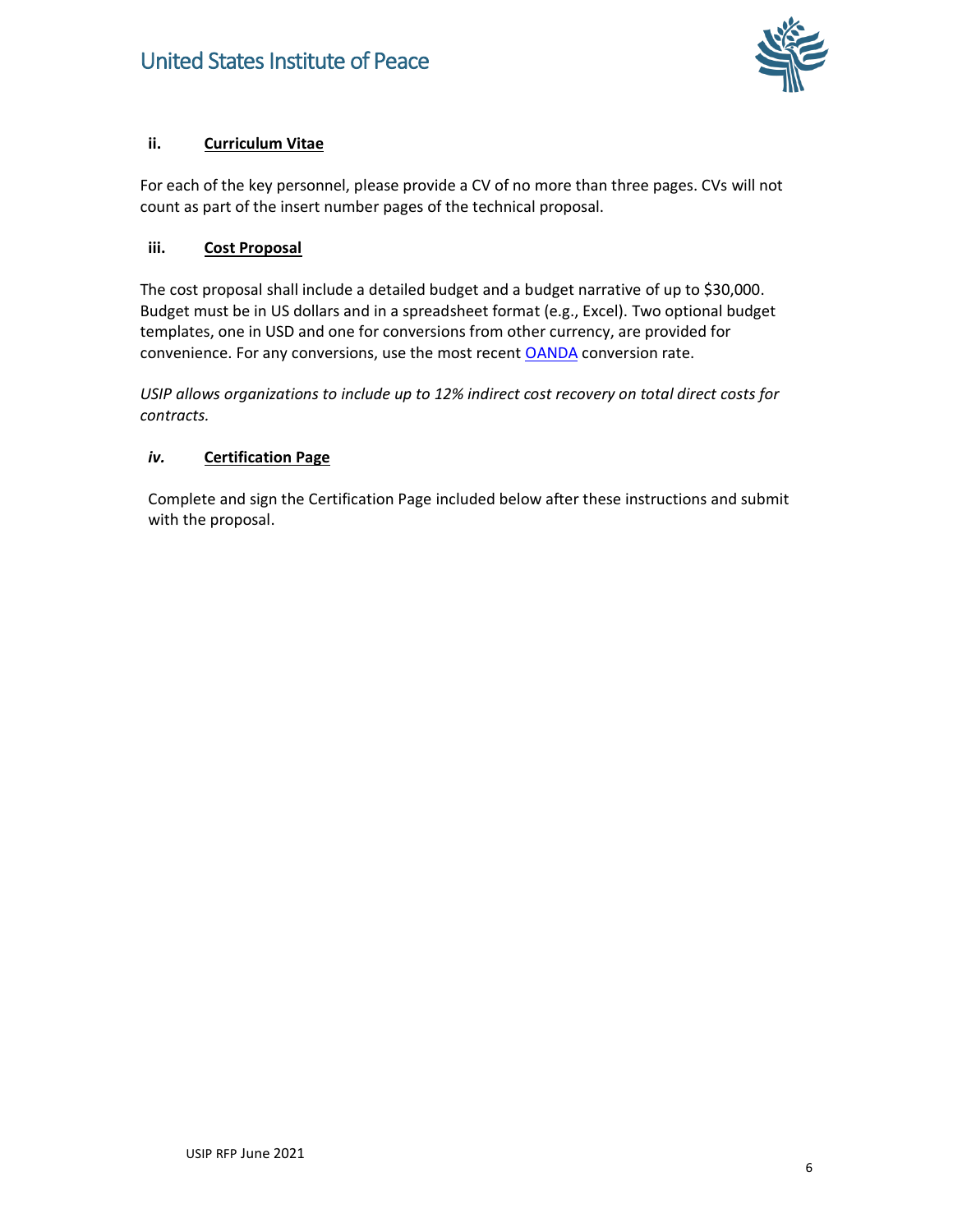

## **III. Selection Process**

### **Proposed Schedule**

| October 1,<br>2021 | <b>RFP</b> issued                                                     |  |
|--------------------|-----------------------------------------------------------------------|--|
| October 31,        | Questions concerning RFP and project emailed to rsullivan@usip.org no |  |
| 2021               | later than 8:00pm Eastern Standard Time.                              |  |
| November 3,        | Answers to questions will be made available to all offerors.          |  |
| 2021               |                                                                       |  |
| November 12,       | Proposals are due no later than 8:00pm Eastern Standard Time. Late    |  |
| 2021               | submissions may not be accepted.                                      |  |
| November 17,       |                                                                       |  |
| 2021               | Shortlisted candidates will be contacted for interviews               |  |
| November $29 -$    |                                                                       |  |
| December 2,        | Interviews with shortlisted candidates                                |  |
| 2021               |                                                                       |  |
| December 3,        |                                                                       |  |
| 2021               | Notification to selected offeror(s)                                   |  |
| January 5,<br>2022 | Estimated project commencement date                                   |  |

The USIP Selection Committee will review all proposals received on time using the selection criteria established in this RFP based on the best value offered to USIP. The Selection Committee reserves the right to reject any or all proposals, in whole or in part, to award multiple contracts, and/or to enter into negotiations with any party, in the best interests of the Institute. The Institute may cancel this RFP at any time prior to contract award.

## *Selection Criteria*

Proposals will be evaluated as follows. For more detail on each submission requirement, see the Submission Requirements section of this RFP. For short-listed candidates, each of these will be further evaluated in the interview stage.

| <b>Evaluation criteria</b>                                | <b>Corresponding Submission Requirement</b> | <b>Weight</b> |
|-----------------------------------------------------------|---------------------------------------------|---------------|
| <b>Overall Approach and</b><br><b>Methodology</b>         | Detailed technical proposal                 | 30%           |
| <b>Past Experience</b>                                    | References<br>CV(s)                         | 20%           |
| Key Personnel, Staffing, and<br><b>Specific Expertise</b> | Detailed technical proposal<br>CV(s)        | 20%           |
| <b>Total cost</b>                                         | Detailed cost proposal                      | 30%           |

## **IV. General Instructions and Terms**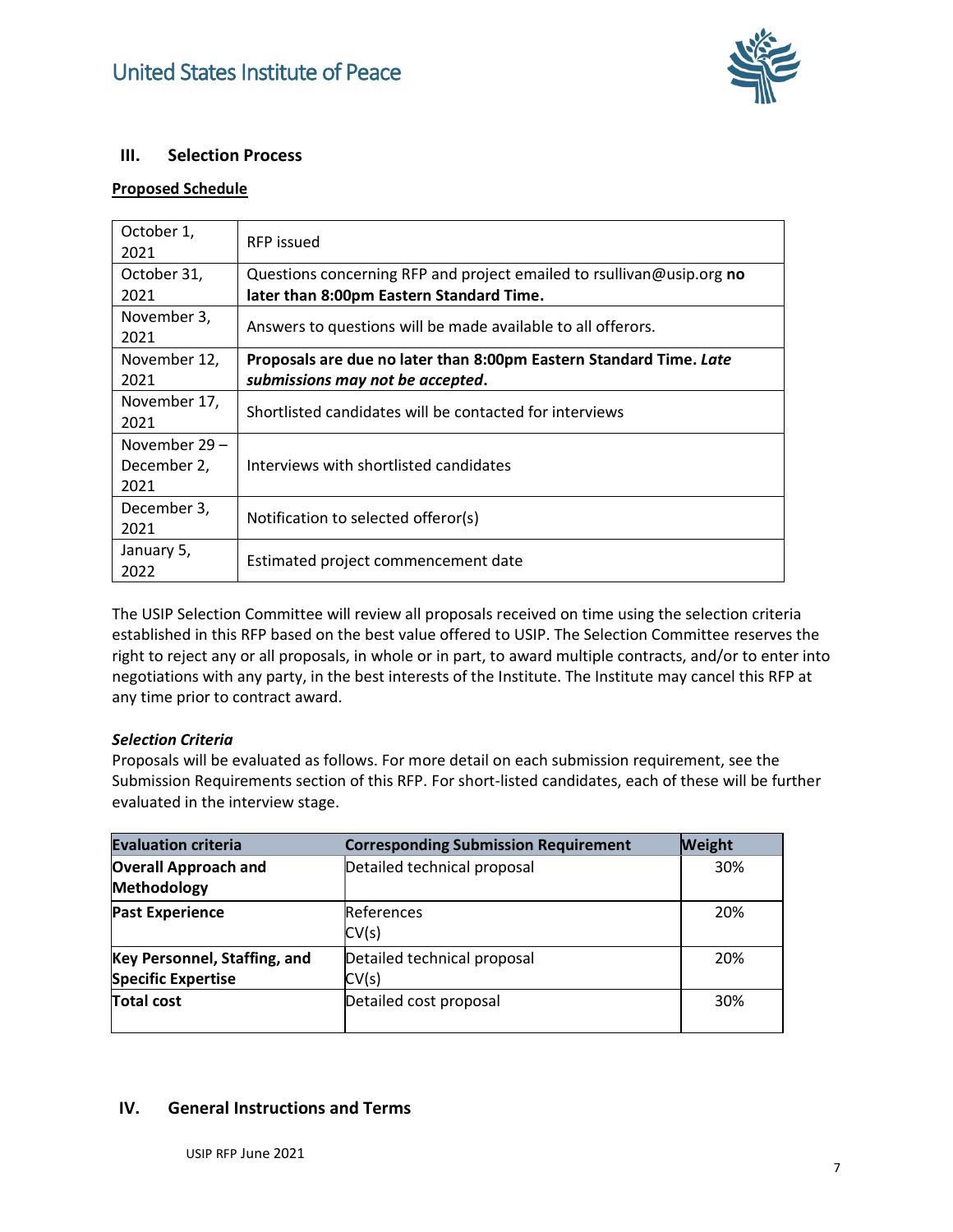

- **A. Complete proposals must be submitted by email to [rsullivan@usip.org](mailto:_____rsullivan@usip.org) by 8:00pm EST on November 12, 2021.**
- B. The Institute is not liable for any costs incurred by offerors prior to issuance of an executed contract with the Institute.
- C. Submissions must be typed and submitted electronically and must include all submission requirements outlined in the Submission of Requirements section of this RFP. No changes or corrections to a response will be allowed after the deadline.
- D. All submissions should be in English with final budget figures in US dollars.
- E. Any questions concerning this RFP should be directed to Rachel Sullivan at [rsullivan@usip.org.](mailto:rsullivan@usip.org) Pertinent responses will be made available to all offerors by email. No inquiries will be accepted after specified time and date.
- F. Any proposal not addressing all RPF requirements may be considered non-responsive. Late proposals may be rejected as non-responsive.
- G. This RFP is not an offer to enter into an agreement with any party, but rather a request to receive proposals from offerors (organizations or persons) interested in providing the services outlined herein. Such proposals shall be considered and treated by USIP as offers to enter into a contract.
- H. USIP shall not be obligated for the payment of any sums whatsoever to any recipient of this RFP until and unless a written contract between the parties is executed.
- I. Unless stated otherwise within this RFP, the selected Contractor shall be responsible for providing all equipment and/or supplies required to perform the services.
- J. The selected Contractor shall not discriminate against any person in accordance with Federal, state, or local law.
- K. The submission of any materials to USIP in response to this RFP will constitute (i) a representation that the Offeror owns or has unrestricted license to use and license such materials and all intellectual property expressed therein; and (ii) the grant of a non-exclusive license to USIP to use such materials and intellectual property for any purpose, including specifically the evaluation, negotiation, and documentation of a contract with any party.
- L. Offeror will commit to adhering to the attached USIP Terms & Conditions, else risk removal from consideration. Exceptions to these terms must be clearly outlined in an annex to the Technical Proposal.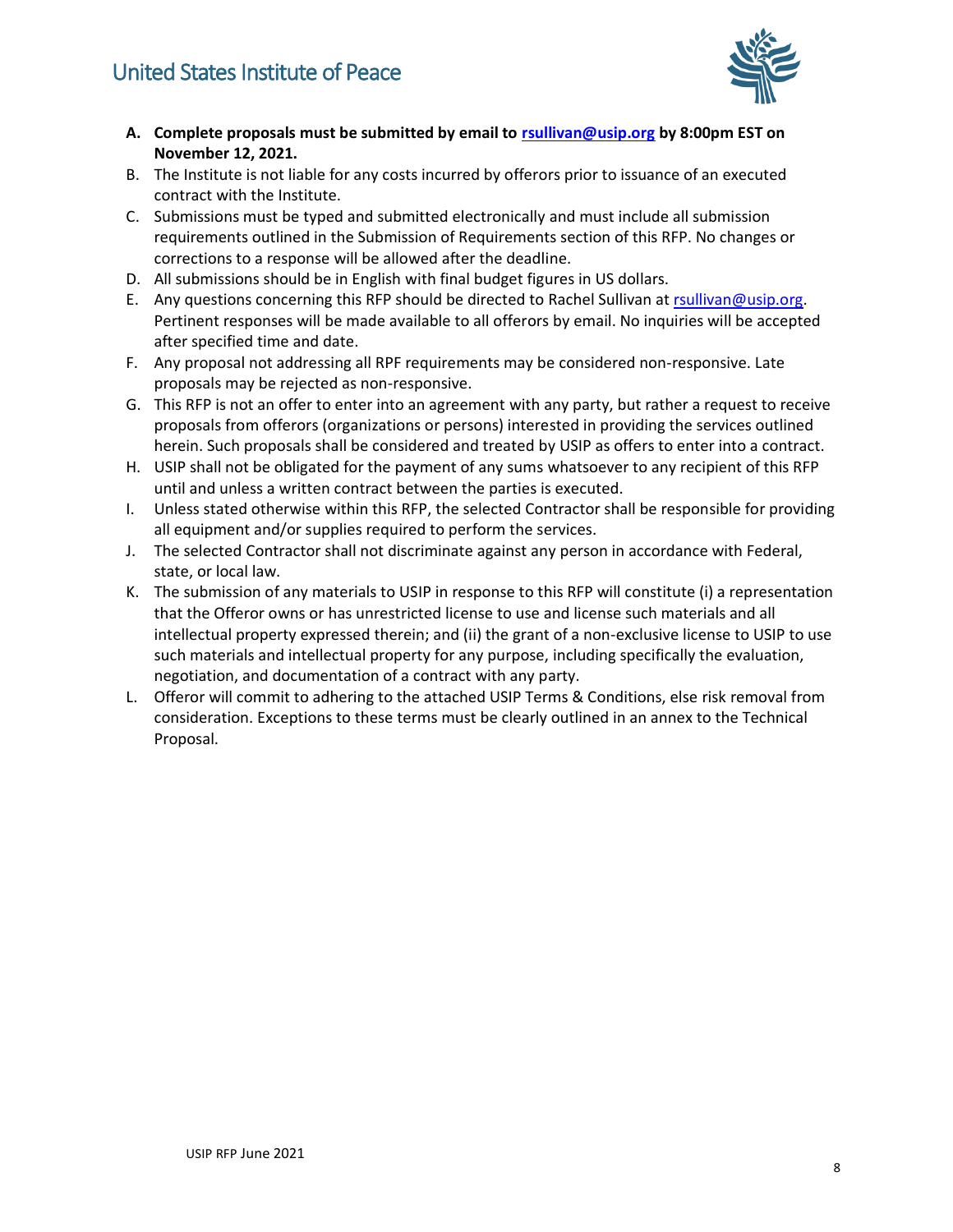

## **Certification Page (Please submit with the proposal)**

- A. The Offeror certifies that: (1) Prices in the offer have been arrived at independently without consultation, communication, or agreement with any other competitor; (2) Prices in the offer have not been and will not be knowingly disclosed by the offeror, directly or indirectly, to any other competitor before bid opening or contract award unless otherwise required by law; and (3) No attempt has been made or will be made by the offeror to induce any other competitor to/not to submit an offer for the purpose of restricting competition.
- B. Representation. The Offeror certifies that it will not provide covered telecommunications equipment or services to USIP in the performance of the contract, subcontract or other contractual instrument resulting from this solicitation.

After conducting a reasonable inquiry, for purposes of this representation, the Offeror represents that does not use covered telecommunications equipment or services, or use any equipment, system, or service that uses covered telecommunications equipment or services.

As used in this Certification, "covered telecommunications equipment or services" is fully defined in the Federal Acquisition Regulation, [FAR 52.204-25.](https://www.acquisition.gov/far/52.204-25)

- C. If Offeror is not able to certify statement B above, Offeror must mark below and provide a disclosure with a full description of the covered telecommunications equipment and/or services and any factors relevant to determining if such use would be permissible.
	- $\Box$  Offeror is not able to certify representations above and disclosures are attachment to this certification form.

**On Behalf of Offeror:**

Name of Organization or Independent Contractor

Signature of Authorized Official

Printed Name of Authorized Official

Date

Title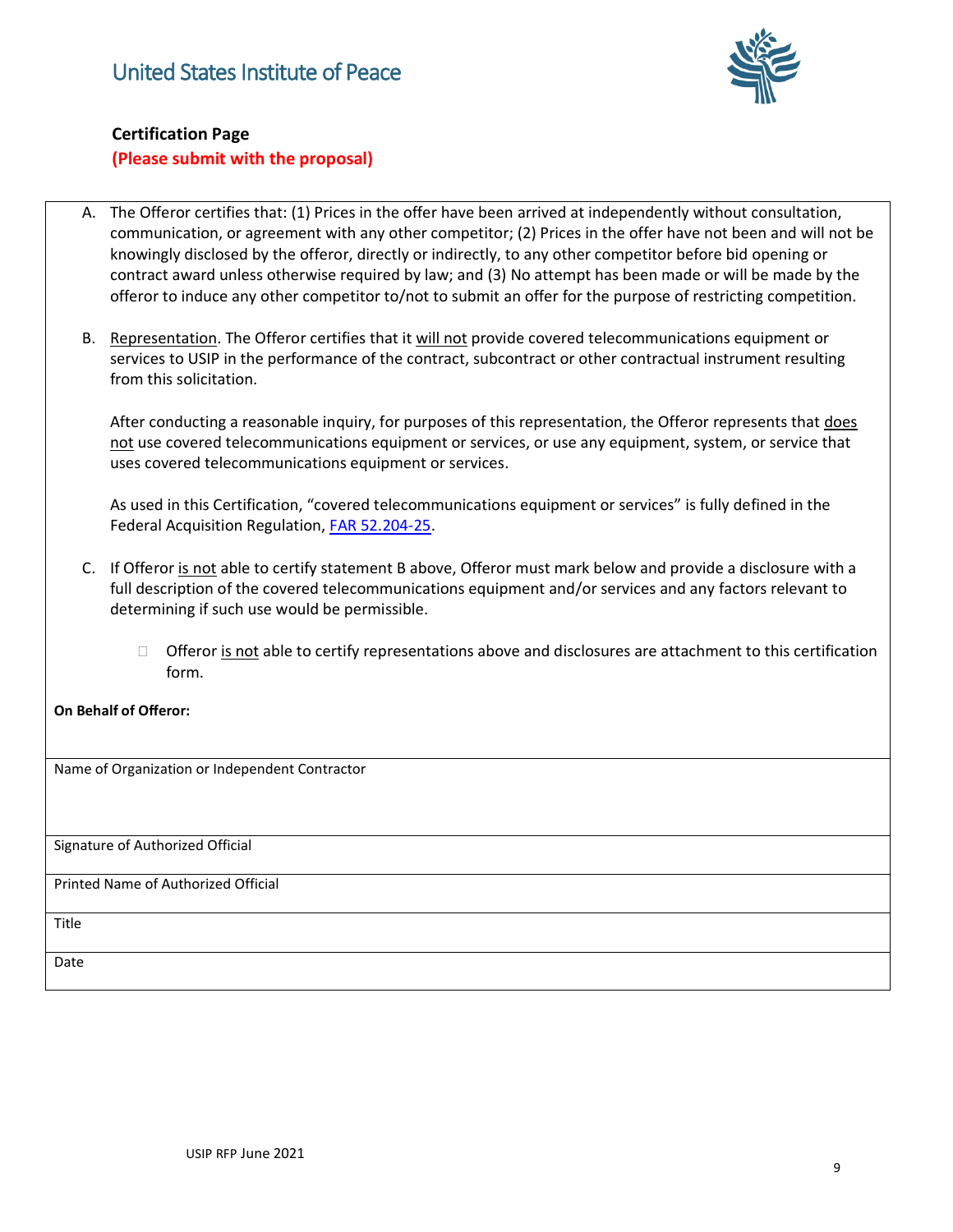

## United States Institute of Peace Terms and Conditions

#### **1. Independent Contractor**

Contractor shall be an independent contractor with respect to performance of all work performed under this Agreement, and neither Contractor nor anyone employed by Contactor shall be deemed for any purpose to be the employee, agent, servant, or representative of USIP nor shall it or they have any authority to speak for or otherwise to bind USIP in any manner. As an independent contractor, you are responsible for the safety and security of individuals working under this contract. USIP strongly encourages individuals who will be traveling and working in conflict zones and areas prone to violence and instability, to acquire security awareness training prior to operating in those environments. It is the responsibility of the individual contractor to obtain this training.

#### **2. USIP Name and Logo**

USIP name and logo are the property of USIP. Neither shall be used by Contractor for any purpose(s) except with the express, prior written authorization of USIP.

#### **3. Confidentiality and Non-Disclosure**

"Confidential Information" means all information in whatever form or in whatever medium recorded, relating to the Work disclosed in writing, orally, or in any other form to Contractor by USIP, either directly or indirectly, and all information compiled or developed during the course of the Work, except for the following:

- (1) Information in the public domain through no action of Contractor in breach of this Agreement; or
- (2) Information independently developed by Contractor; or
- (3) Information acquired by Contractor from a third party not delivered to Contractor in breach of confidentiality agreements which said third party may have with USIP, the Government, USIP's other contractors or affiliates, or any other third party.

Both during the term of this Agreement and following completion of the work or termination of the Agreement, Contractor will retain in strict confidence, and not disclose to third parties or use for the benefit of anyone other than USIP any Confidential Information, without the prior written consent of USIP.

All Confidential Information obtained or developed pursuant to the Agreement shall be subject to this Agreement unless expressly excepted in writing by the USIP.

Nothing contained herein shall be deemed to prevent disclosure of any Confidential Information by Contractor if, in the written opinion of Contractor's counsel, such disclosure is required by any applicable federal or state law, rule, or regulation, or by any applicable order, subpoena, judgment, or decree; provided, however, that Contractor shall give USIP at least ten (10) days prior written notice before disclosing any Confidential Information and, in making such disclosure, Contractor shall take all reasonable steps to preserve the confidentiality of the Confidential Information to the greatest extent possible.

If and when requested in writing, Contractor shall, and shall cause its lower tier subcontractors to execute any such confidentiality agreements as are deemed necessary for the protection of USIP, the Government and/or any of their respective other contractors.

#### **4. Indemnity – Intellectual Property**

Except as specifically agreed by USIP, all original work of Contractor under the Contract shall be treated as "work for hire" and all right, title and interest in such work shall be assigned to or owned by USIP.

Contractor represents and warrants that all intellectual property of any nature included in any deliverable to USIP (or any other party under the Contract) shall be public domain property, or the original work of Contractor, or shall be used with all applicable consents or licenses from the owner, copyright holder or patent owner.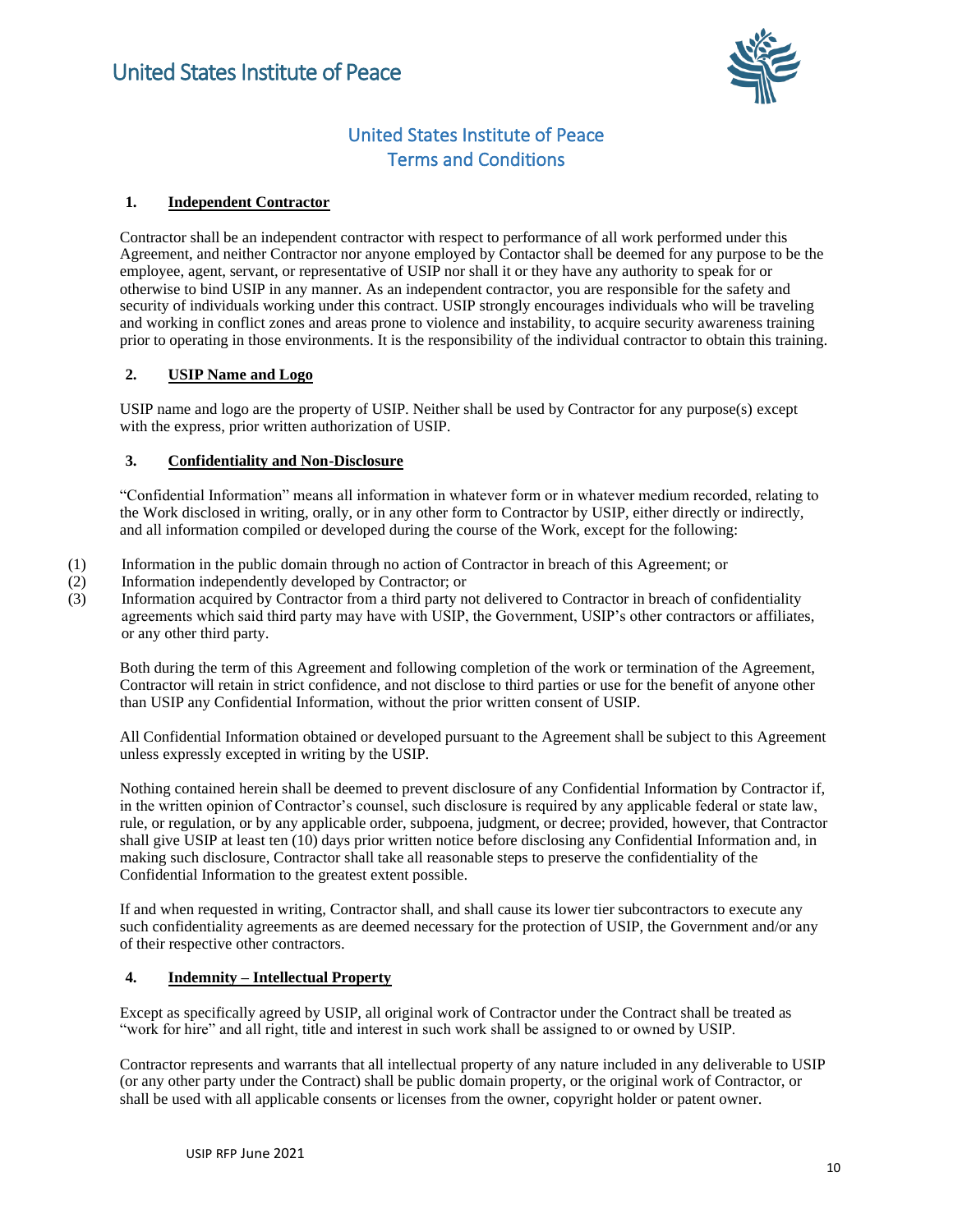

Contractor shall indemnify, defend, save and hold harmless USIP from and against any and all claims, actions, and damages which USIP may suffer or pay by reason of any claims or suits arising out of claims of infringement of any patent rights, copyrights or other intellectual property, proprietary or confidentiality rights relating to the work performed by contractor or any of its subcontractors under or in connection with the Agreement. Any such suit or claim shall be defended at Contractor's expense by counsel satisfactory to USIP. If, in any such suit or claim, a temporary restraining order or preliminary injunction is granted, Contractor shall make every reasonable effort, by giving a satisfactory bond or otherwise, to secure the suspension of the injunction or restraining order. If, in any such suit or claim, the work, or any part, combination or process thereof, is held to constitute an infringement and its use is permanently enjoined, Contractor shall promptly make every reasonable effort to secure for USIP or, at no cost to USIP, a license authorizing continued use of the infringing item. If Contractor is unable to secure such suspension or such license within a reasonable time, Contractor shall, at its own expense and without impairing USIP's use of the work, either replace the affected work, or part, combination or process thereof, with non-infringing components or parts or modify the same so that same becomes non-infringing.

## **5. Publicity**

Contractor shall not disclose the nature of its work under the Agreement or engage in any other publicity or public media disclosures with respect to the work without the prior written consent of USIP.

#### **6. Acceptance and Inspection**

USIP shall have the right to inspect all work performed under this Agreement upon delivery or pursuant to such other terms as may be agreed upon in writing. Acceptance shall not occur until after completion of inspection. Acceptance shall not absolve Contractor from correcting errors, omissions, and other defects in workmanship under the Warranty provisions of the Agreement to the extent that they are not patently apparent and discoverable upon reasonable inspection at time of delivery or as otherwise agreed upon. Payment shall be conditioned upon USIP's acceptance of the work under this Agreement.

#### **7. Representation and Warranty of Work**

No principal, employee or subcontractor of Contractor:

- (1) Is an employee of or personal services contractor to the Institute; or
- (2) Has a familial or other relationship with a USIP employee participating in the contracting for or receipt of the Services under this Agreement except as specifically acknowledged and consented to by USIP in a writing attached to this Agreement. Contractor warrants that all work:
- (i) Shall, as applicable, be free of defects in workmanship,
- (ii) Shall be performed in accordance with the accepted professional standards and industry codes applicable to the work in effect as of the award of the Agreement,
- (iii) Shall be performed in a good and workmanlike manner, and
- (iv) Shall strictly conform to the Agreement.

Upon receipt of written notice of a defect or deficiency in the work, Contractor shall at USIP's sole option and at no cost to USIP, promptly re-perform, repair, or replace, such defective or deficient work so that it conforms with the requirements of the Agreement. If USIP deems it inexpedient for Contractor to correct defective or deficient work, USIP may make a deduction from the Contract price in lieu of such correction, as determined by USIP.

#### **8. Compliance with Laws**

In the performance of work under this Agreement, Contractor shall comply, and shall require its subcontractors, agents, and other representatives to comply with all applicable laws, treaties, ordinances, judgments, decrees, injunctions, writs and orders of any court or governmental agency or authority, and rules, regulations, codes, orders, interpretations of any Federal, District of Columbia, or other governmental entity or other body having jurisdiction over the Agreement or any activity conducted at or in connection with the Agreement (collectively "Laws"). Contractor agrees to indemnify and hold USIP harmless for, of, and from any loss, including but not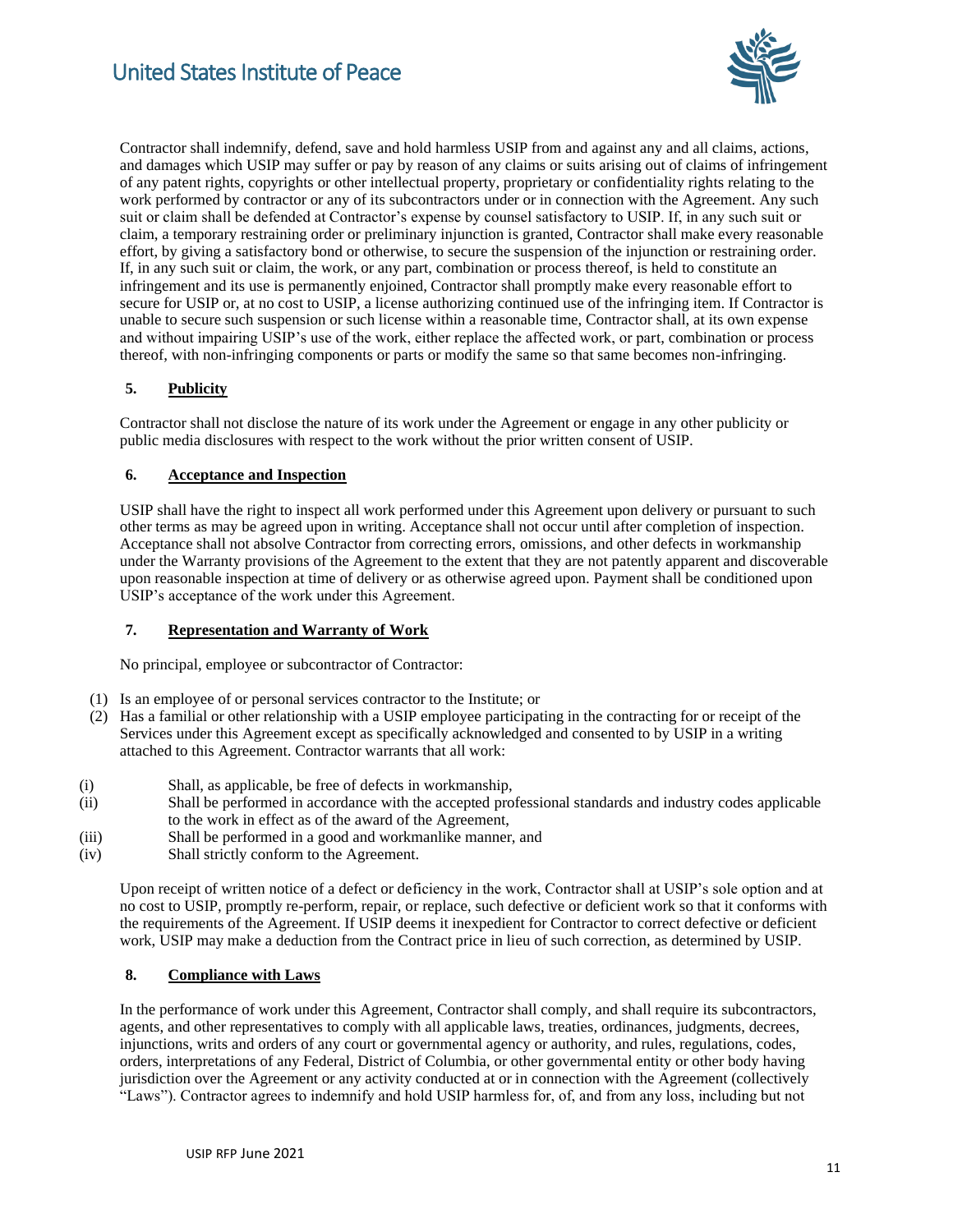

limited to fines, penalties, and corrective measures, USIP may sustain by reason of Contractor's failure to comply with any such Laws in connection with the performance of its work for USIP under this Agreement. Contractor shall obtain and maintain all permits, licenses, and consents required by governmental authorities for performance of any work to be performed under this Agreement. At no time during the term of this Agreement shall Contractor be debarred from contracting with the U.S. Government, subject to sanctions promulgated or supervised by any U.S. Government agency, or otherwise ineligible to contract with the U.S. Government for any reason. Such debarment, sanction status or exclusion at any time shall be a material breach of the Agreement. Contractor's subcontracting under this Agreement with any person debarred, subject to sanctions, or ineligible to contract with the U.S. Government shall be grounds for termination of this Agreement at the sole discretion of USIP.

#### **9. Section 508 Compliance**

Because USIP receives Federal funds for its work, to the extent Contractor's work will involve creating or modification of Information Technology hardware or software, Contractor shall ensure that it is in compliance with the requirements section 508 of the Rehabilitation Act of 1973, as amended, as they may be applicable.

#### **10. Compliance with Workplace Rules**

Contractor, to the extent work is to be performed on the premises of USIP, shall conform its activities to all procedures, work hours, and safety rules and regulations as may be in force at USIP. Contractor shall also undergo such safety and other training as may be offered by USIP with regard to its site.

#### **11. Contractor Personnel Access to USIP Facilities**

USIP also shall have the right in its sole discretion to request that Contractor remove and replace any one or more of its staff working at USIP if such person is deemed by USIP to be incompetent, disorderly, or otherwise unsatisfactory. Contractor shall promptly comply with such request. USIP shall have the right in its sole discretion to revoke access to its premises for any one or more of Contractor's personnel.

## **12. Equal Opportunity**

The Contractor agrees that it will not discriminate against any employee or applicant for employment to be employed in the performance of work under this Agreement with respect to hire, tenure, terms, conditions or privileges of employment, or matters directly or indirectly related to employment because of age, sex, height, weight, marital status, race, color, religion, sexual orientation, national origin, ancestry, disability or veteran status. Contractor also agrees to comply with all applicable provisions of Executive Order 11246 of September 24, 1965, as amended. Breach of this covenant may be regarded as a material breach of this Agreement.

#### **13. Record Retention and Audits**

Contractor and its subcontractors of any tier shall maintain true and correct sets of cost and other records relating to the work and all transactions related to the Work and shall retain all such records for at least three (3) years after final payment under this Agreement.

USIP, itself or through its designated agent (e.g., audit firm), from time to time at any time after the date of this Agreement until three (3) years after final payment under this Agreement, may make an audit of any and all records of Contractor and any of its subcontractors of any tier that pertain to the performance of work under the Agreement. Contractor shall assist USIP in making the above audits.

Such audits will not include Contractor's payroll or other confidential information of Contractor's other clients unless it relates directly to this Agreement. Contractor shall include, and shall require all its subcontractors of any tier to include, in all lower tier subcontracts in connection with the work under this Agreement, a provision materially similar to this paragraph. USIP may at any time require Contractor to submit to the Institute a copy of its latest Annual Audited Report ("annual audit" or "audit").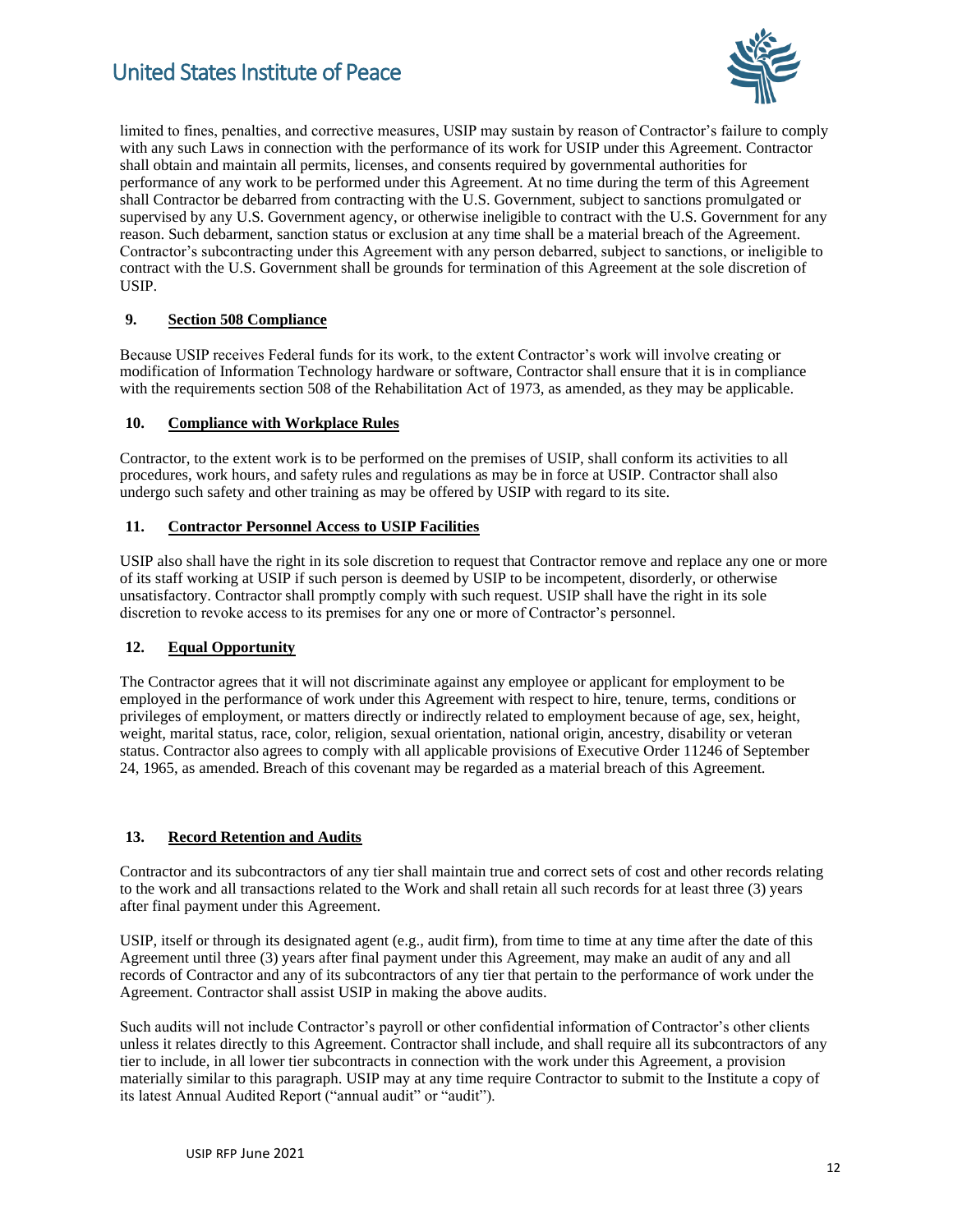

#### **14. Assignment**

Neither this Agreement nor any part thereof nor any right arising therefrom shall be transferred or assigned by Contractor to any other individual, firm, partnership, corporation, institution, or government agency without the prior written consent of USIP.

#### **15. Termination for Convenience**

At any time, USIP may, in its discretion, terminate this Agreement in whole or in part for its convenience, by giving five (5) business days written notice to Contractor. Upon receiving such notice, Contractor shall:

- (a) Stop performance of all Work except that reasonably necessary to carry out termination; and
- (b) Make no further monetary commitments except with the written consent of USIP.

#### **16. Default by Contractor**

USIP shall have the right, in addition to all other rights or remedies it may have under this Agreement or by law or in equity, to terminate this Agreement in whole or in part if Contractor:

(a) fails:

- (i) to comply with the material terms of this Agreement;
- (ii) to make satisfactory progress toward completion of the work; or
- (iii) to perform its work in a satisfactory manner in terms of quality;
- (b) makes any assignment for the benefit of creditors, or
- (c) initiates or has initiated against it bankruptcy, insolvency, receivership, or similar proceeding, by giving notice to Contractor.

In the event of a breach under subparagraph (a), USIP shall afford Contractor a period of ten (10) days to correct the breach or present an acceptable plan to USIP for correcting the breach. The failure of USIP to terminate Contractor for any default shall not be deemed a waiver of its right to terminate contractor for some other related, subsequent, or independent default. Upon receipt of such notice, Contractor shall stop all Work. Contractor shall be entitled to be paid only for Work previously submitted and accepted by USIP. USIP shall be entitled to recover from Contractor the costs of retaining others to complete the Work agreed to under this Agreement.

#### **17. No Waiver of Breach**

Any failure by USIP at any time, or from time to time, to enforce or require the strict compliance with and performance by Contractor of any of the terms or conditions of the Agreement shall not constitute a waiver by USIP or a breach of any such terms or conditions or any other breaches, or the right of USIP to avail itself of the remedies it may have for any such breach.

#### **18. Indemnity - General**

Contractor shall indemnify, defend, hold and save USIP, USIP's affiliates, and each of its/their respective agents, successors, assigns, and any and all officers, directors, shareholders, employees or representatives of any of the foregoing, harmless from and against any loss, claim, liability, judgment, cost or expense (inclusive of attorney and expert fees), including but not limited to any and all property damage, delay, business interruption, lost business transactions or opportunities, or lost profits to Contractor and/or to any one or more third parties and any and all personal injury to Contractor and/or to any one or more third parties, including death, in the event such loss, claim, liability, cost or expense to any extent whatsoever (even if any entity other than Contractor is contributory thereto) arises from or relates to any act or omission of Contractor, its employees or affiliates in connection with the Work. Contractor waives any right to assert immunity from these obligations under any workers' compensation or other employee benefit statute.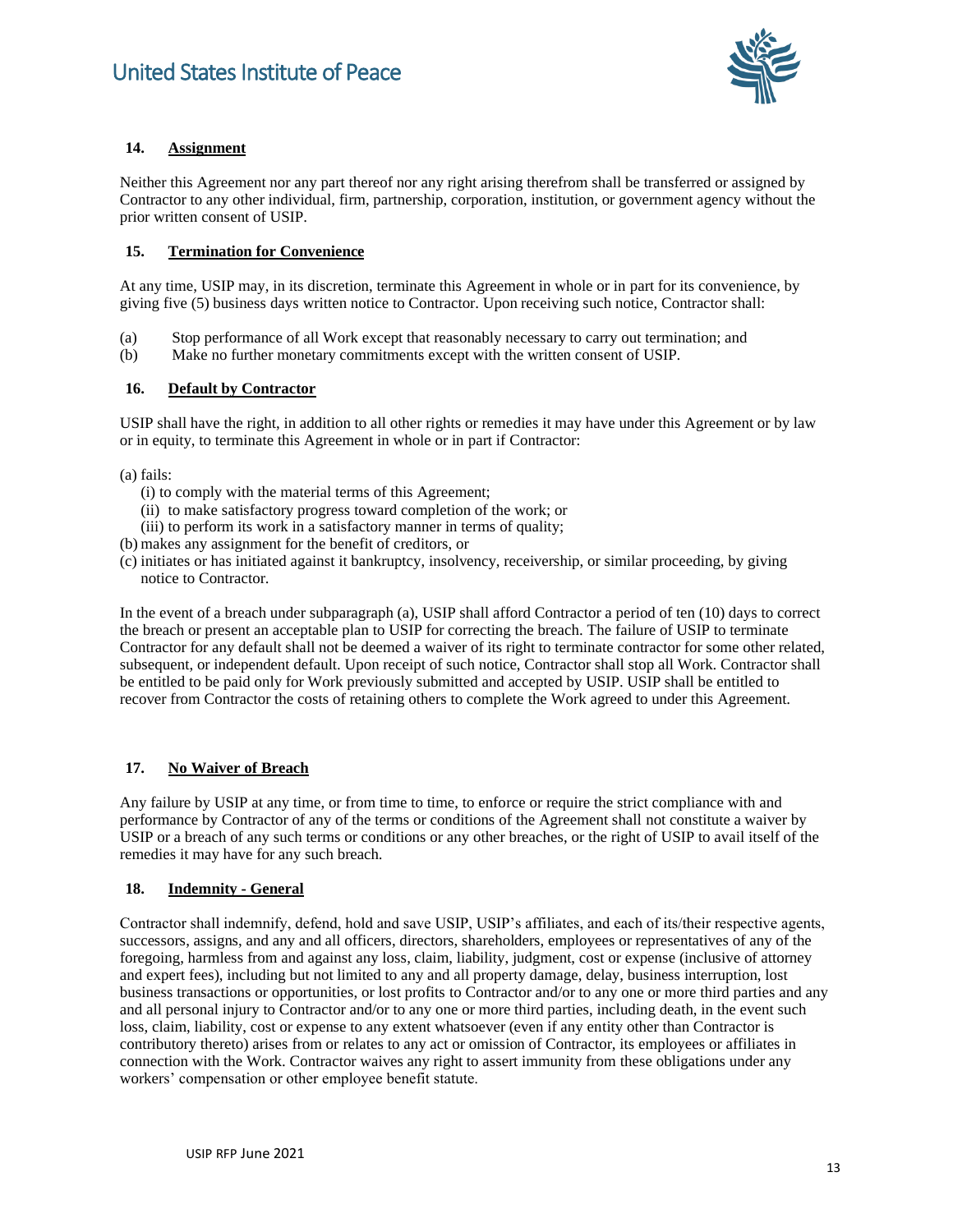

#### **19. Damages / Limitation of Liability**

In no event shall USIP or any of its affiliates, representatives or any directors, officers, or employees of any of the foregoing be liable to contractor or any of its lower tier subcontractors, whether based on delay, contract, tort, negligence, warranty, indemnity, strict liability, error or omission or otherwise, for any consequential, special, incidental, indirect, exemplary, multiple or punitive damages or damages arising from or in connection with loss of use or loss of revenue or profit, actual or anticipated or otherwise, and contractor hereby releases USIP, and its respective affiliates, representatives, directors, officers and employees from any such liability.

In no event shall USIP be liable to contractor, regardless of cause, for any amount in excess of the total amount of this Agreement.

#### **20. Insurance (for Contracts above \$100,000.00)**

Unless otherwise agreed to in writing, Contractor will procure and maintain during the period that this Agreement remains in force insurance coverages with limits of not less than those designated below, and which shall provide for written cancellation notice at least thirty (30) in advance of such event:

- (a) Workers' Compensation insurance as is required by the jurisdiction in which the contract is to be performed; and Employer's Liability insurance with limits of not less than the following:
	- (i) \$500,000 trauma, each accident
	- (ii) \$500,000 disease, each employee
	- (iii) \$500,000 disease, policy limit

(b) Commercial General Liability. The general liability policy shall include the following coverage:

- (i) Coverage for the acts of independent contractors;
- (ii) Coverage for claims arising out of products, ongoing and completed operations, which shall be maintained for at least twelve (12) months after completion of the Services to be provided under this Agreement;
- (iii) Coverage for liability assumed under this Agreement;
- (iv) Personal and Advertising Injury Liability;
- (v)An endorsement providing additional insured status to the Endowment of the United States Institute of Peace, the United States Institute of Peace, their directors, officers, employees and agents. Such coverage as provided thereunder to the additionally-insured parties is to be considered as primary, not contributing with or in excess of any other coverage that may otherwise be available to those additional insureds.
- (vi) If the nature of the work to be performed by Contractor involves any of the construction trades, the aggregate limit will apply on a per project basis.

The general liability policy shall have the following minimum coverage levels:

- (i) \$2,000,000 combined single limit, general aggregate.
- (ii) \$1,000,000 combined single limit, each occurrence, products and completed operations.
- (iii) \$1,000,000 per offense personal injury.
- (iv) \$1,000,000 combined single limit each occurrence, bodily injury and property damage liability.
- (c) Business Automobile Liability. Coverage must apply for any automobile, whether owned, non-owned or hired:
	- (i) \$1,000,000 each accident combined single limit, bodily injury and property damage liability.
- (d) Umbrella or Excess Liability. In addition to the above primary limits, Umbrella or Excess Liability Insurance with limits of not less than the following:
	- (i) \$1,000,000 each occurrence.
	- (ii) \$1,000,000 general aggregate.
	- (iii) \$1,000,000 products/completed operations aggregate limit.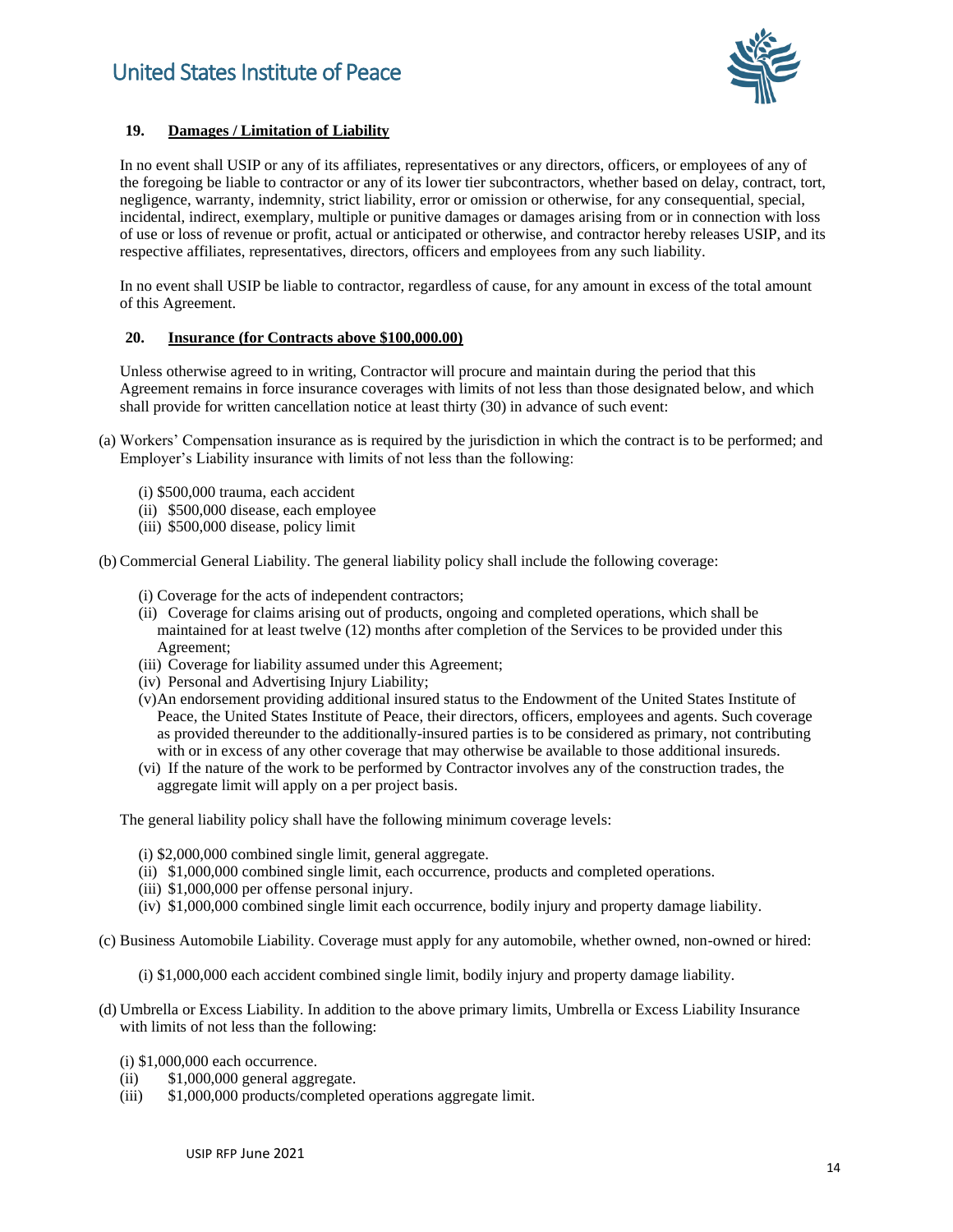

Such Umbrella or Excess Liability policy shall contain a provision that it will not be more restrictive than the primary insurance.

(e) Professional Liability/Errors & Omissions. If Contractor is required to perform services of a professional nature (such as accounting, computer consulting or legal), it must in addition to the above requirements, maintain Professional/Errors & Omissions Liability coverage for loss arising out of Contractor's professional liability in the capacity for which it is being hired, with the limit of liability being at least \$1,000,000 each claim, \$1,000,000 annual aggregate. The retroactive date of such policy, if applicable, must be on or before the date of this Agreement. Such coverage must be maintained for a period of at least three (3) years following completion of the Contractor's services to be performed under this Agreement.

All policies of insurance required under this Agreement, with the exception of Workers' Compensation and Professional Liability, shall be endorsed to provide additional insured status to the Endowment of the United States Institute of Peace, the United States Institute of Peace, their affiliates, directors, officers, employees and agents. Such coverage as provided thereunder to the additionally-insured parties is to be considered as primary, not contributing with or in excess of any other coverage that may otherwise be available to those additional insureds.

All policies of insurance required under this Agreement shall contain a waiver of subrogation in favor of the same parties shown as additional insureds above.

At the time of commencement of services under the Agreement, certificates of insurance evidencing compliance with the requirements in this Section shall be provided. The Contractor shall provide the Owner with updated certificates within five (5) days after the Owner's request.

Contractor will require the same insurance coverage and limits from its subcontractors as required of it, and upon request of USIP, will require its lower-tier subcontractors to certify insurance coverage to USIP.

USIP, by requiring the insurance coverage(s) listed above, in no way limits the obligations or liabilities of Contractor assumed elsewhere in this Agreement. Deductibles, if any, are for the account of Contractor.

#### **21. Taxes**

Contractor shall be responsible for the reporting and payment of all taxes which become payable by operation of law or contract and shall save USIP harmless from all liability, loss, and expense resulting from Contractor's failure to comply with all requirements of such laws or contracts.

#### **22. Disputes, Continuation of Work**

In the event a dispute arises between USIP and Contractor regarding the application or interpretation of any provision of the Agreement, or with respect to an alleged breach of the Agreement, the aggrieved party shall give notice in writing to the other party and the parties shall negotiate in good faith and attempt to resolve such dispute. If the parties fail to resolve the dispute within thirty (30) days after delivery of such notice, or during such longer period to which they may agree in writing, each party shall have the right to pursue any and all remedies available to it under the law.

Notwithstanding the existence of a dispute between USIP and the Contractor and regardless of whether such dispute is the subject of dispute resolution pursuant to this paragraph, Contractor shall not be entitled to suspend or otherwise delay its performance of the work.

#### **23. Governing Law, Jurisdiction, and Venue**

This Agreement, and any disputes arising under or related to this Agreement, shall be governed by and construed in accordance with the laws of the District of Columbia, excluding any provisions or principles thereof which would require the application of the laws of a different jurisdiction.